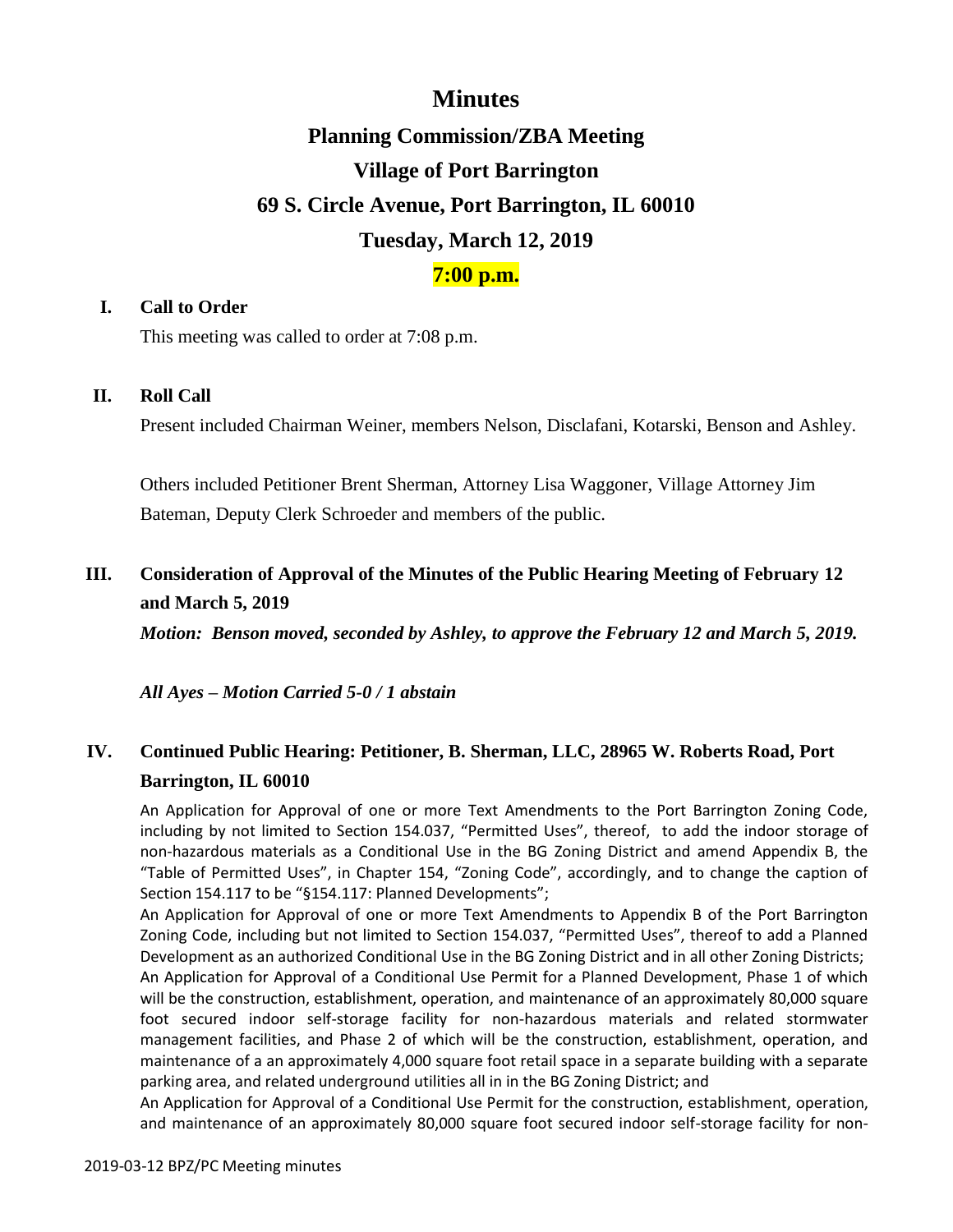hazardous materials and related stormwater management facilities in the BG Zoning District on a parcel of land totaling approximately 8.98 acres, more or less, within the corporate limits of the Village of Port Barrington.

### **V. Comments**

Village Attorney Bateman noted that although the sworn in testimony is closed, comments can be accepted. At this time, Attorney Bateman swore in those wishing to make comments.

John Wallor of 457 Farnsworth, retired resident noted that has experience with development/traffic studies, therefore he understands the process and that developers can . Mr. Wallor expressed his concerns with the proposed use and development. Mr. Wallor suggested that the Petitioner work together with the community on a development that will be beneficial to the community.

Thomas Burkholder of 440 Farnsworth expressed that he opposes the proposed development and noted that he doesn't know any homeowner in favor of this.

Ron Thelin of 209 Eastwood Court expressed that he opposes the proposed development.

Jody Thelin of 209 Eastwood Court noted that she agrees with resident Wallor.

Elaine Bell of 406 Farnsworth Circle noted that the petitioner indicated at the last meeting he offered the property to the village and since he said they denied the offer, if he would be willing to offer the property to Lake County Forest Preserve. Resident Bell questioned if there would be a wall at the back of the proposed building facing the neighborhood. Chairman Weiner noted that the back of the building wall would face the neighborhood.

Lynn Fosco of 311 South Circle Avenue noted that she called the village to ask about the validity of the property that was offered by the petitioner.

Village Attorney Bateman indicated that the Village President has no recollection of the property being offered to the village. Petitioner Sherman noted that it was before the current president term. Bateman noted that the President was a trustee in prior terms and has not heard of the offer.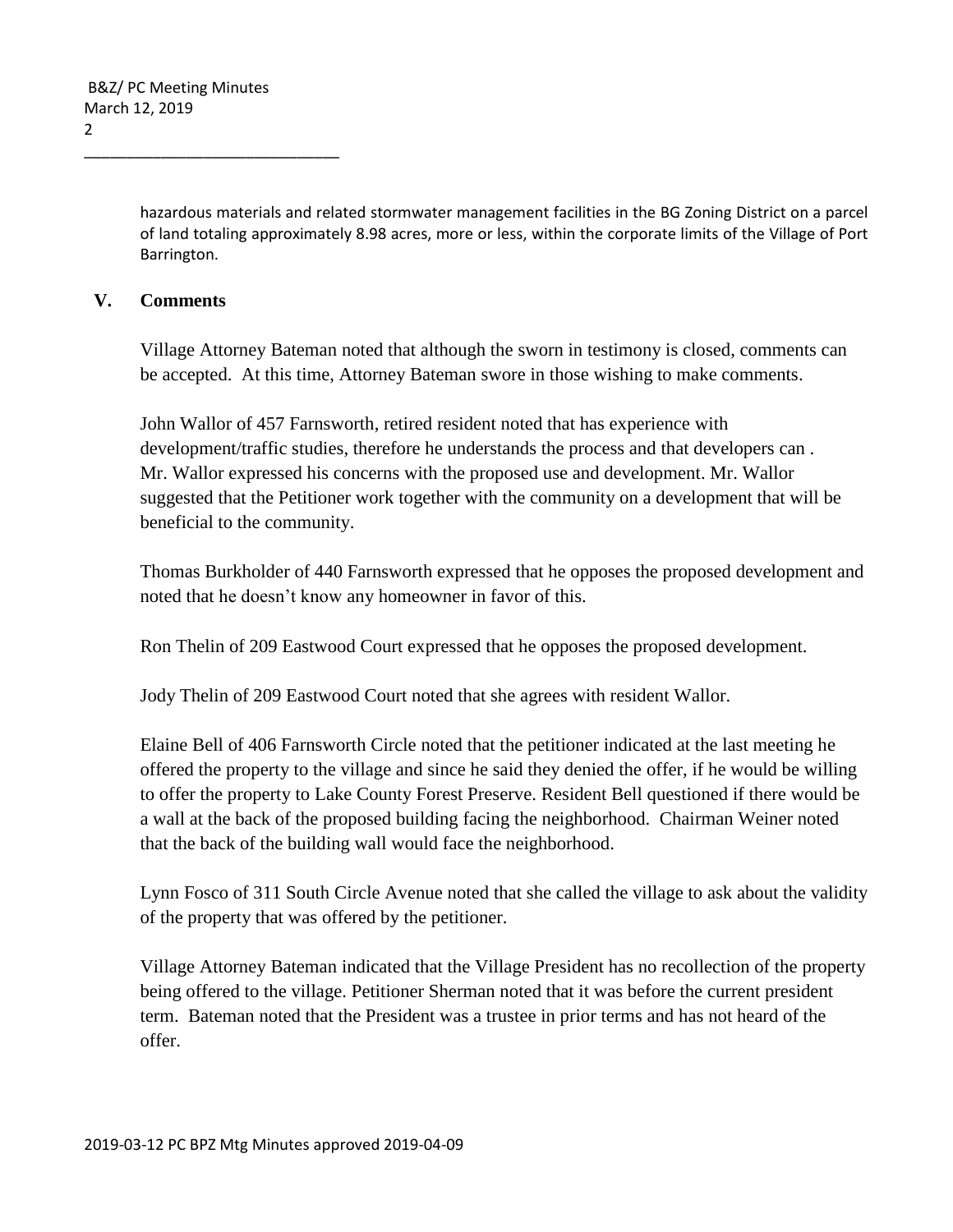Chairman Weiner asked if there were any further public comments, with no response the comments portion of the meeting was closed.

Chairman Weiner asked for comments from the BPZ/PC members.

Member Kotarski noted that he heard that if the 80,000 square wasn't viable the petitioner would consider would building a 40,000 square foot building and build the other 40,000 square foot when the business was viable.

Village Attorney Bateman indicated that this was the first time he's heard of the petitioner building less than the 80,000 square foot building. Bateman noted that if the potential was for this use, the full 80,000 square foot building would be built.

Member Ashley expressed to do what's right for the village and that the village needs a tax base. Ashley noted that he would not approve based on there being a two phase project, but he would be OK with a one phase plan. He further noted that he would be in favor of the retail was in the first phase.

Member Kotarski questioned the petitioner if he foresees phase two developing and questioned what other risks would the village have to take for this development.

Chairman Weiner expressed that he doesn't think there is enough travel/traffic for the proposed retail. Both Members Disclafani and Nelson concurred with Chairman Weiner.

Member Kotarski noted that this type of development belongs in industrial zoning and that the proposed retail needs high volume traffic. Petitioner Sherman noted that the first phase for the self storage needs to be built first to be profitable to use the funding to build the retail. Mr. Sherman noted that the landscaping would help hind the building.

Member Benson noted that he didn't buy a house in that area because he knew that there was potential for business development, otherwise he doesn't have an issues.

Chairman Weiner pointed out that there would be lots of roof top units on the retail side.

Member Disclafani noted that there would also be retail dumpsters that would need to be enclosed.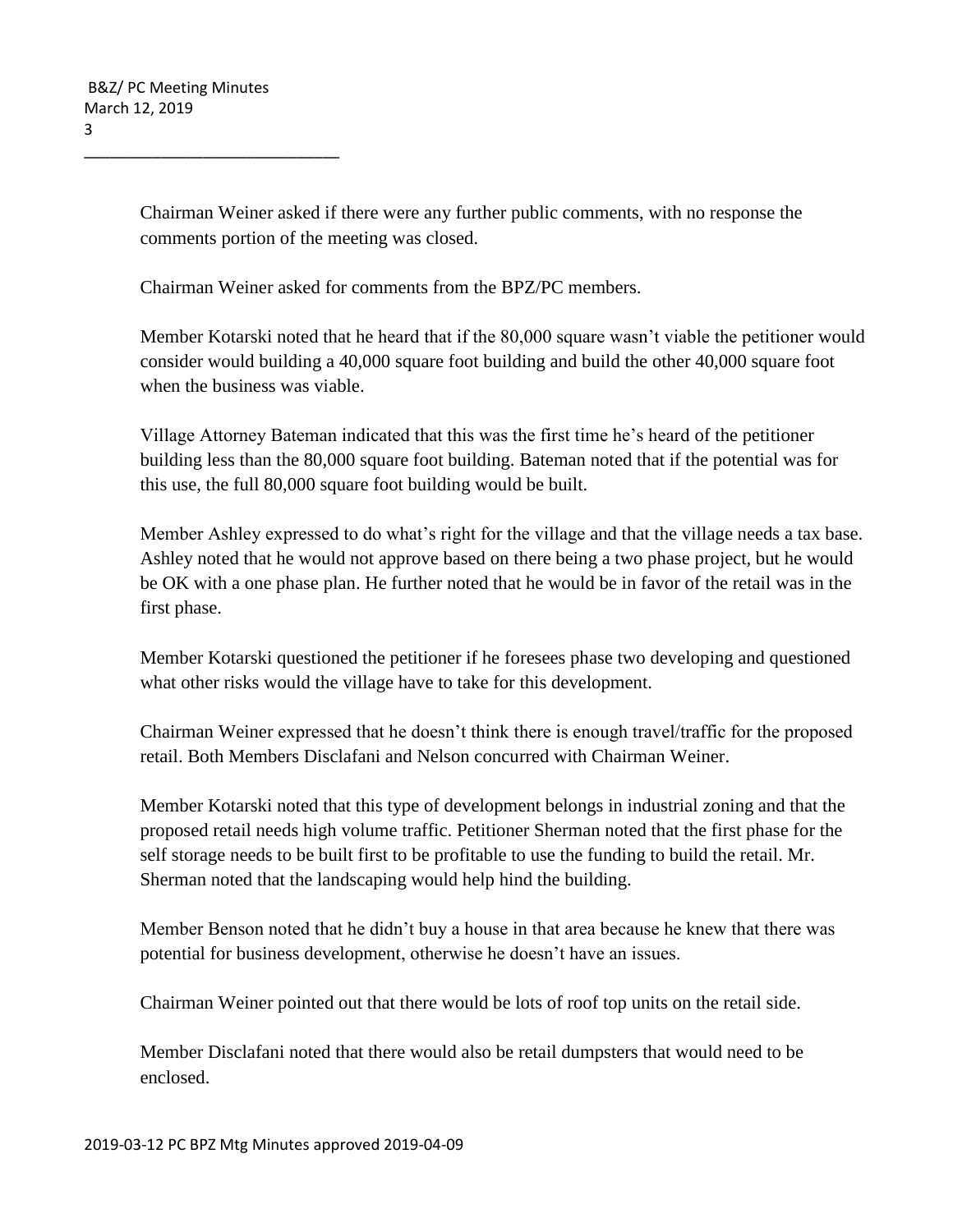Village Attorney Bateman pointed out that granting a text amendment would allow for a PUD which would give the village more control.

Chairman Weiner questioned the feasibility study and asked how the building was classified. Petitioner Sherman noted that he didn't know the building class and indicated that the average percentage of building use is fifty percent of net usage. Chairman Weiner informed the Petitioner that the build out for the self-store doesn't need to be the full 80,000 square foot. Petitioner noted that the business would be managed by a professional management company.

There was general discussion regarding other surrounding self storage building capacity. Petitioner Sherman noted that the self storage business in Wauconda is at 80% capacity.

Chairman Weiner asked the petitioner if he would consider reducing the square footage of the building. Petitioner Sherman noted that the proposed size is what it would be to make this work.

Chairman Weiner reiterated that he doesn't think the retail will work for this development location. Petitioner Sherman noted that he's open for suggestions other than retail, such as preschool/daycare.

Member Nelson expressed that she feels the 80,000 sq.ft. would change the community and noted that she struggles with the other uses and their feasibility. She has concern that it will change the community will be viewed.

Attorney Lisa Wagoner pointed out that the ordinance provides for lots of landscaping.

Member Disclafani questioned if there would be security cameras all the way around the building. Petitioner Sherman replied that there would be security cameras.

Attorney Bateman suggested that the Board take a poll. Chairman Weiner took a poll of the ZBA / Commissioners on the proposed petitions.

Nelson – Nay; Disclafani – Yes; Kotarski – No; Ashley – No; Benson – Yes and Weiner noted his concern with the square footage, proposed phases and that he doesn't think retail will work in that area **–** No 4 Nays and 2 Ayes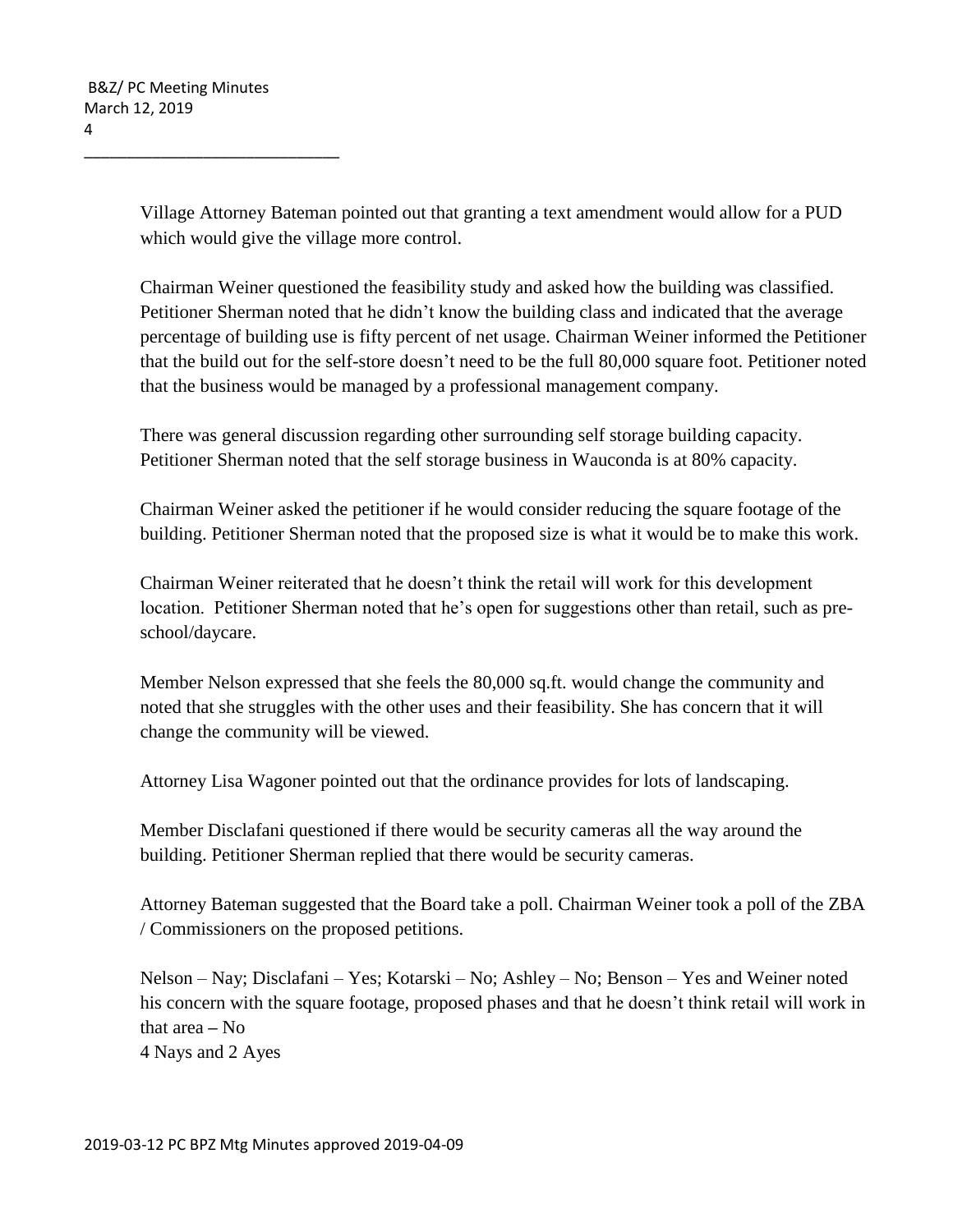Chairman Weiner noted that the continued meeting was closed at 8:45 p.m.

### VI. **Consideration of Motion(s)**

\_\_\_\_\_\_\_\_\_\_\_\_\_\_\_\_\_\_\_\_\_\_\_\_\_\_\_\_\_\_

*A MOTION WAS MADE BY ZBA MEMBER AND PLAN COMMISSIONER BENSON, AND SECONDED BY ZBA MEMBER AND PLAN COMMISSIONER NELSON, THAT THE ZONING BOARD OF APPEALS AND THE PLAN COMMISSION RECOMMEND TO THE BOARD OF TRUSTEES THE DISAPPROVAL OF THE REQUEST OF THE PETITIONER, Brent Sherman, for text amendments to Section 154.037, Section 154.117, and to Appendix B of the Port Barrington Zoning Code, which motion is based upon the following findings of fact which are hereby adopted:*

- *(1) The proposed text amendments are not being proposed in order to correct errors, to clarify ambiguous language, or to meet the challenge of changing conditions in the area and the zones affected.*
- *(2) The proposed amendments are not consistent with the intent of the Zoning Code and its various provisions and are not consistent with the Village's Official Comprehensive Plan and Land Use Map.*
- *(3) The proposed amendments will be detrimental to the development of the Village.*

*AYES: NELSON, DISCLAFANI, KOTARSKI, WEINER, BENSON AND ASHLEY*

*NAYS: NONE*

*MOTION CARRIED 6-0*

*A MOTION WAS MADE BY ZBA MEMBER AND PLAN COMMISSIONER NELSON, AND SECONDED BY ZBA MEMBER AND PLAN COMMISSIONER ASHLEY, THAT THE ZONING BOARD OF APPEALS AND THE PLAN COMMISSION RECOMMEND TO THE BOARD OF TRUSTEES THE DISAPPROVAL OF THE FOLLOWING REQUESTS OF THE PETITIONER, Brent Sherman, relative to the property commonly known as 28965 W. Roberts Road (the "Property"):*

*(1) A Conditional Use Permit for a Planned Development consisting of the construction, establishment, operation, and maintenance of an 80,000 square foot indoor self-storage facility, as well as parking and detention, as Phase I, and a separate Phase 2 consisting of the*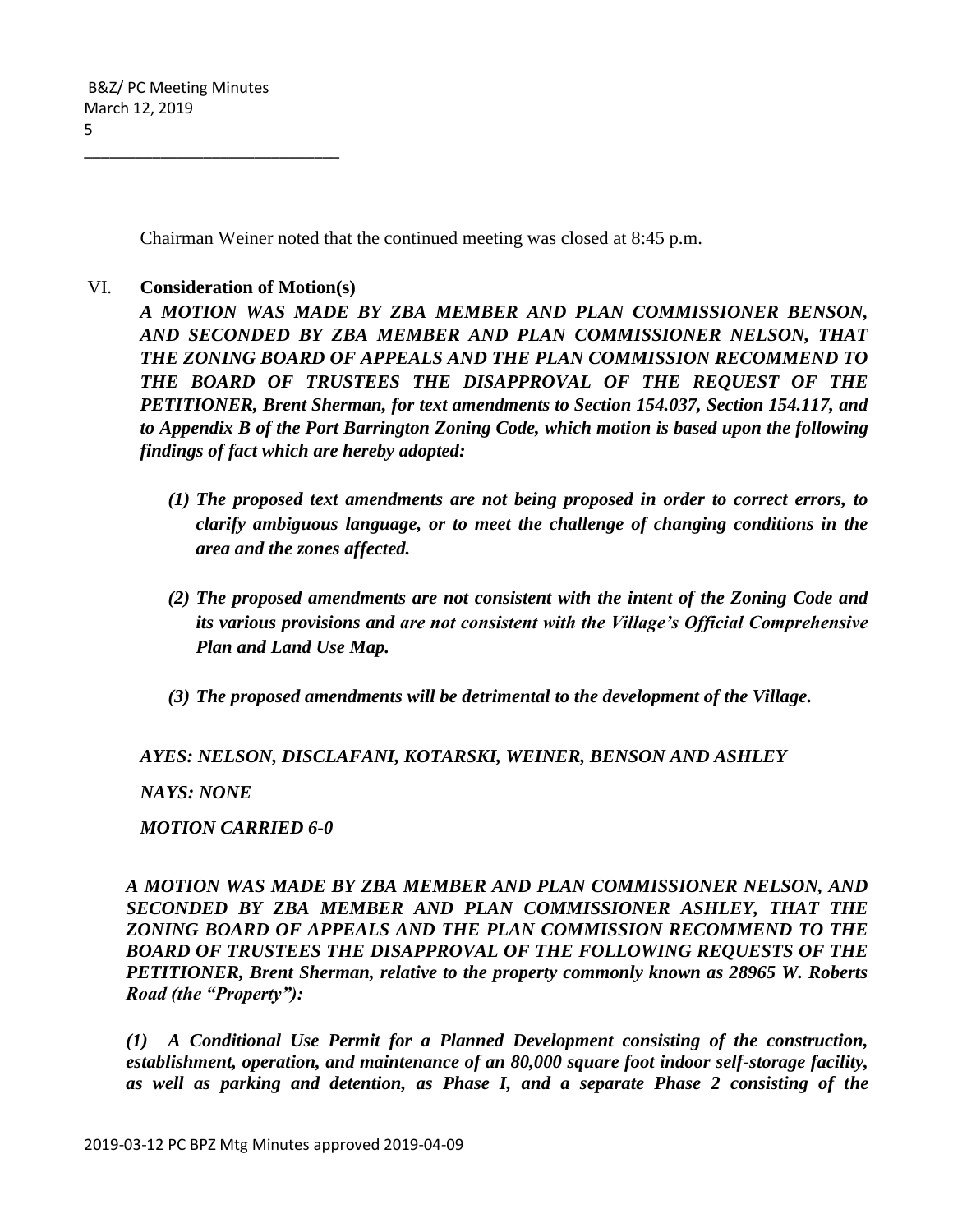*construction, establishment, operation, and maintenance of a separate approximately 4,000 square foot building for retail space, including a separate parking area;*

*(2) A Conditional Use Permit for the construction, establishment, operation, and maintenance of an approximately 80,000 square foot indoor self-storage facility;* 

*which motion is based upon the following findings of fact which are hereby adopted:*

- *(A) The proposed self-storage building is too large.*
- *(B) The proposal will not enhance the Village's tax base.*
- *(C) The site will not support a retail use.*

*(D) The proposed Conditional Use Permits are not in harmony with the character of the general vicinity.*

*AYES: DISCLAFANI, NELSON, KOTARSKI, WEINER, BENSON AND ASHLEY*

*NAYS: NONE*

*MOTION CARRIED 6-0*

**VII. Planning Commission Meeting to proceed after Continued Public Hearing** Chairman Weiner noted that the Planning Commission meeting was now in session.

### **VIII. Roll Call**

Present: Chairman Weiner and members Nelson, Disclafani, Kotarski Weiner, Benson and Ashley.

Others present included Village Attorney Jim Bateman, Petitioner Ken Wagner, Deputy Clerk Schroeder and members of the audience.

**IX. Approval of Minutes of December 11, 2018** *Motion: Kotarski moved, seconded by Benson, to approve the December 11, 2018 minutes.*

*All Ayes – Motion Carried 6-0*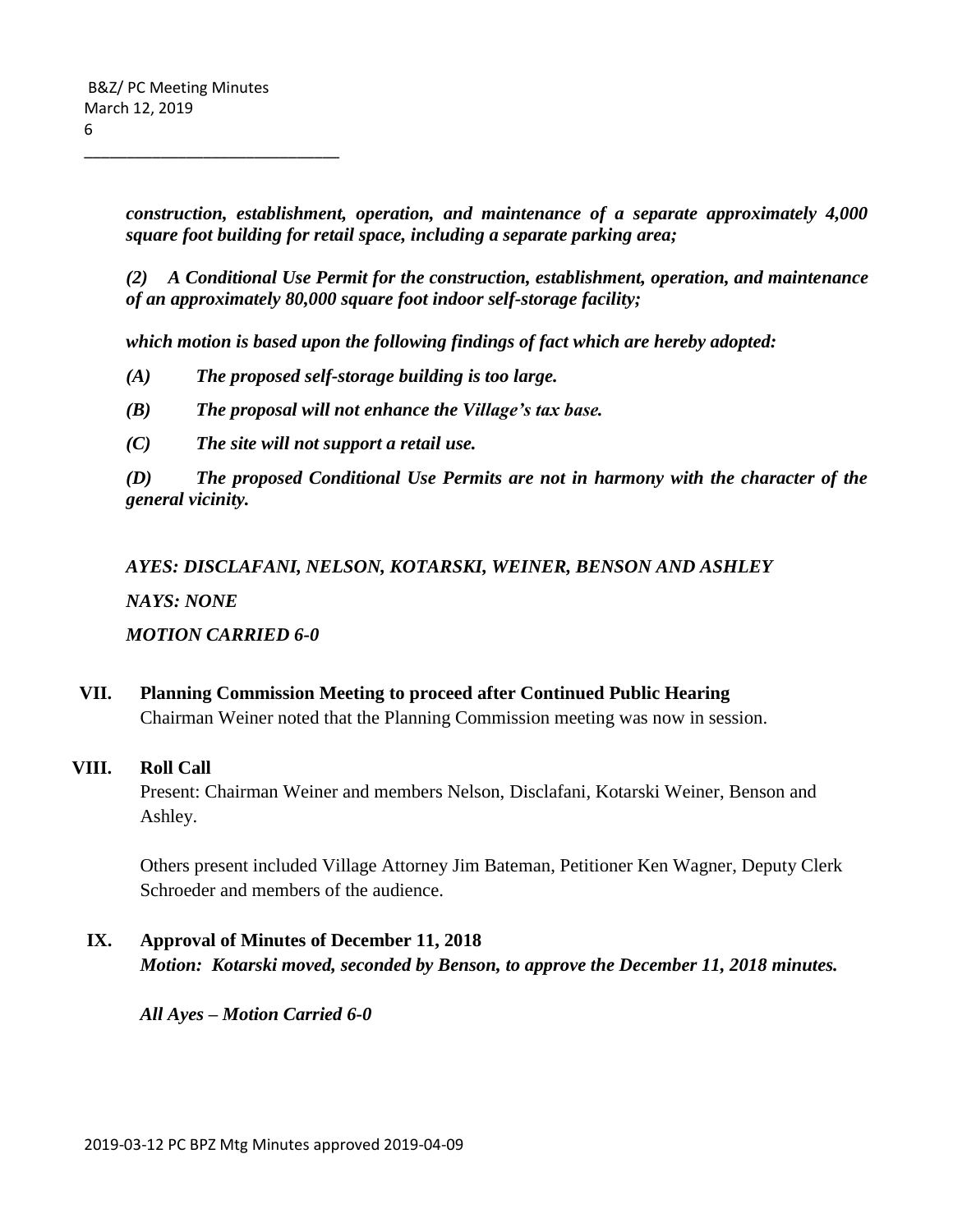## X. **Ken Wagner, Variance Request – 68 South Circle Avenue, Port Barrington – Driveway/Pavement**

Petitioner Ken Wagner explained that he applied for a permit to pave his driveway and was approved to pave. He further noted that he was ticketed for the driveway being wider than 18'.

Village Attorney Bateman noted that the permit for the pavement should only of been approved for the 18' wide pavement and a permit was issued in error. Bateman asked the petitioner if he widened the driveway with gravel. Petitioner Wagner replied no that it was 50' wide gravel driveway before he purchased the home.

Village Attorney Bateman noted that Petitioner Wagner did produce a copy of the deed showing he owns the easement (10' strip between lots of 219, 220 and 221).

Chairman Weiner noted that the village has offered to bring the driveway into compliance at no charge to the petitioner.

Member Benson asked if the Petitioner has evidence of previous owner permit. Petitioner Wagner noted he researched and was informed by the village there were no records on file. Member Kotarski noted that the zoning codes were updated in 1993 requiring an 18' wide driveway.

Petitioner Wagner noted that he was just trying to improvement the property.

There was general discussion regarding whether the curve of the driveway.

Member Ashley noted that he would rather grant the variance so the village doesn't the expense of correcting the error.

Village Attorney Bateman noted that the village is in the process of drafting an ordinance for wide driveways prior to the zoning update be grandfathered.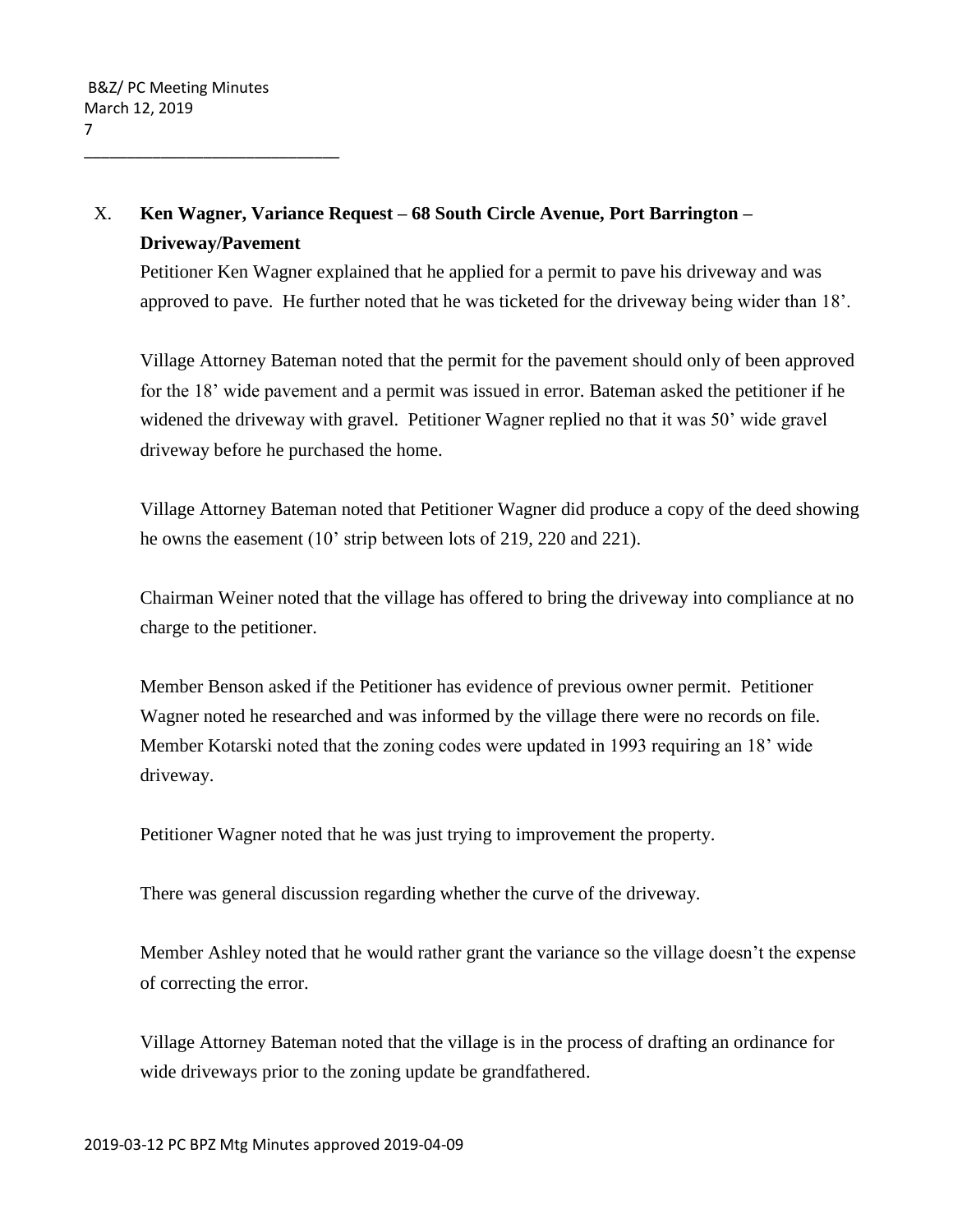Member Ashley noted that variances are usually reviewed for something that is needed, not for after the fact somethings been done. Member Ashley expressed concern for the cost to the village to correct.

Member Kotarski questioned what the driveway would look like if the village made it 18' wide.

With no further comments, the Board proceeded with the following motion:

*Motion: Ashley moved, seconded by Benson, to recommend to the Village Board to accept the variation request for Petitioner Ken Wagner of 68 South Circle Avenue, Port Barrington, IL.* 

*Ayes: Nelson, Disclafani, Kotarski, Weiner, Benson and Ashley Nays: None*

### *Motion Carried 6-0*

Bill King of 66 S. Circle Avenue thanked the Commission / BPZ for approving Petitioner Wagner's variance permit.

Lynn Fosco of 311 S. Circle Avenue noted that she supports the variance request and noted that she noticed there are lots of residents with wide driveways.

Tiara Davila of 106 Center Street noted that she was a new resident observing.

Saverio Schiro of 86 S. Circle noted that he's been a resident since 1986 and that the petitioner's driveway was that wide then. He indicated that as a tax payer, he doesn't want the village to spend money to pay for their mistake. He further noted that he noticed other wide driveways in the village.